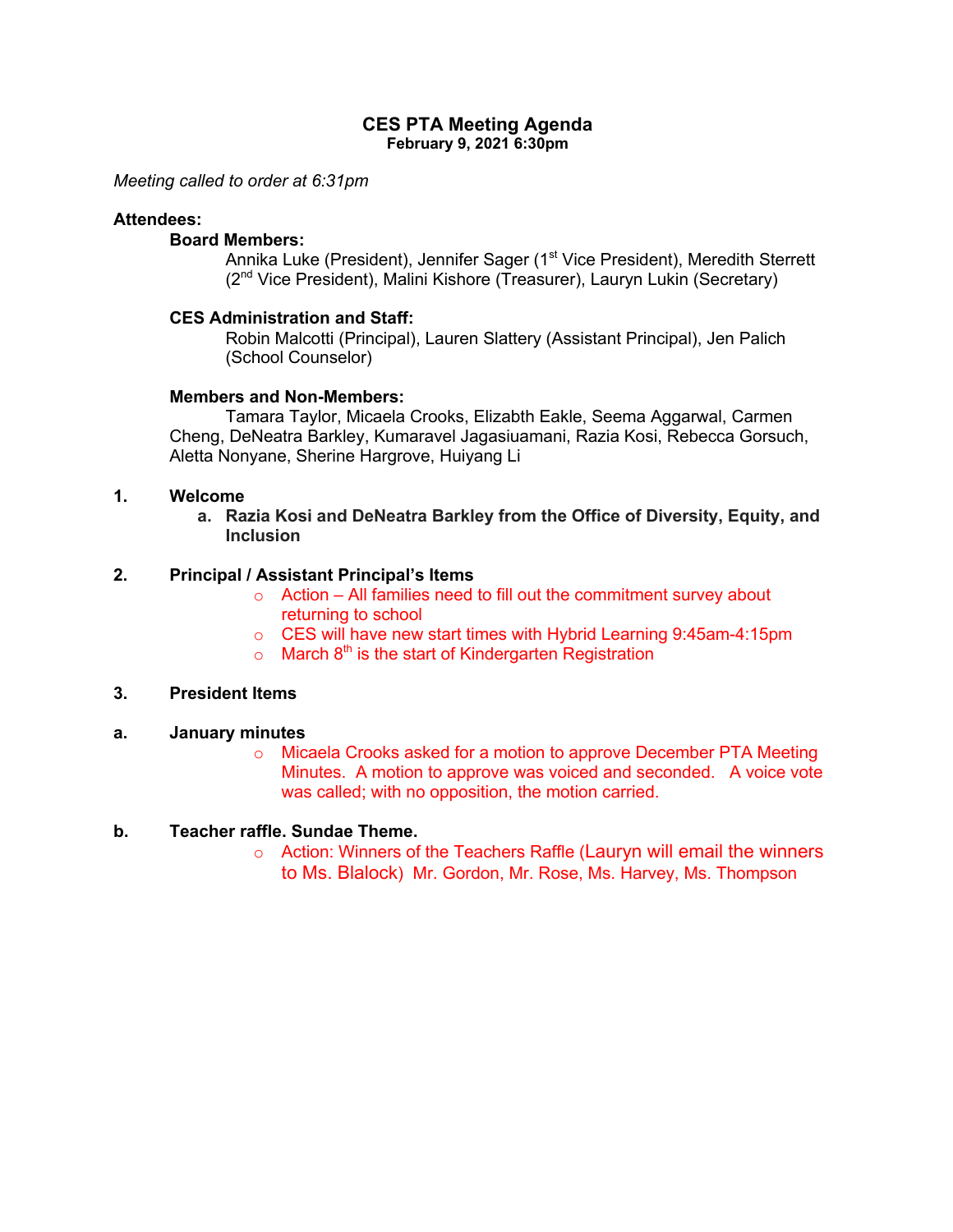

**c. Valentines: Thank you for those that participated! And thank you to Angel and KC for helping create the posters.**



- **d. Update**
	- **I. Talent Show: New date February 19th at 6pm**
		- o **Not many tickets sold**
		- o Action Please buy tickets https://cespta.net/product/talent-show-tickets/
		- o **Show is running 2 hours**
		- o **A lot of work. Might need to postpone**